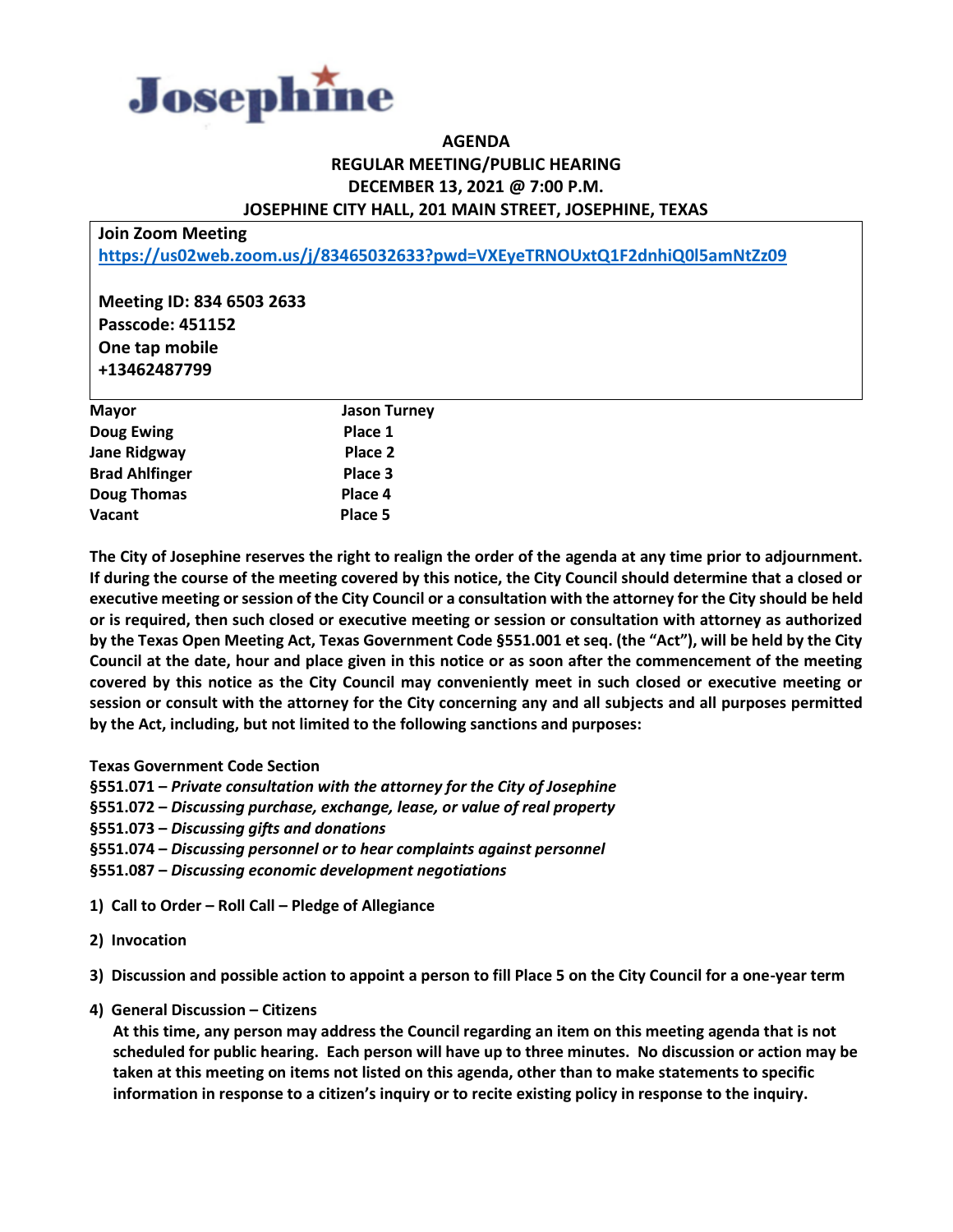**5) Consent Agenda**

 **All items under Consent Agenda are routine by the City Council and will be enacted by one motion. There will not be separate discussion of these items. If discussion is desired, that item will be removed from the Consent Agenda and will be considered separately.**

 **1) Approval of the minutes from the October 18, 2021 Special Meeting/Public Hearing November 8, 2021 Regular Meeting/Public Hearing**

## **6) NEW BUSINESS**

- **A) Discussion and possible action regarding consideration of an Annexation Services Agreement between the City of Josephine and Josephine One WW, LLC for a 20.23-acre tract of land contiguous to the city limits, also known as Morningside Addition**
- **B) Open Public Hearing for Annexation – 20.23 Acres on the West side of FM 547 between Jordan St. and CR 850 – This tract is one-half mile in width or less and is within the exclusive extraterritorial jurisdiction of the City of Josephine. The area is contiguous to the City of Josephine, Texas; and The area is vacant and without residents.**
	- **1. Receive public comments regarding the Petition for Annexation from owner Josephine One WW, LLC for 20.23 acres to be annexed into the city limits**
	- **2. Close Public Hearing**
- **C) Discussion and possible action to adopt Ordinance No. 2021-12-13 annexing 20.23 acres into the city limits**
- **D) Discussion and possible action to adopt Ordinance No. 2021-12-13-A amending Chapter 9, Article 9.03 Police, Section 9.03.003 of the Code of Ordinances to provide for the appointment and removal of the Police Chief**
- **E) Discussion and possible action to adopt Resolution No. 2021-12-13 adopting a voting system for all elections that are held for the City of Josephine through Hunt County**
- **F) Discussion and possible action regarding consideration of the Third Amendment to the Development Agreement between the City of Josephine and Double R Land Company, LLC for dedication of a school site, construction of road and utility infrastructure and eliminating requirement for 75' lots**
- **G) Discussion and possible action regarding consideration of a Non-Standard Water and Wastewater Service Agreement between the City of Josephine and D.R. Horton – Texas, LTD regarding a 53-acre tract located SE of the intersection of Lonesome Dove Ranch and Whisper Canyon Way in Hunt County**
- **H) Discussion and possible action regarding consideration of Ordinance No. 2021-12-13-B requiring any franchise, licensee or contractor having the right to use or occupy a public right-of-way to first obtain a permit from the Public Works Director**
- **I) Discussion and possible action or direction to staff regarding finalizing the hiring process for a new Police Chief**